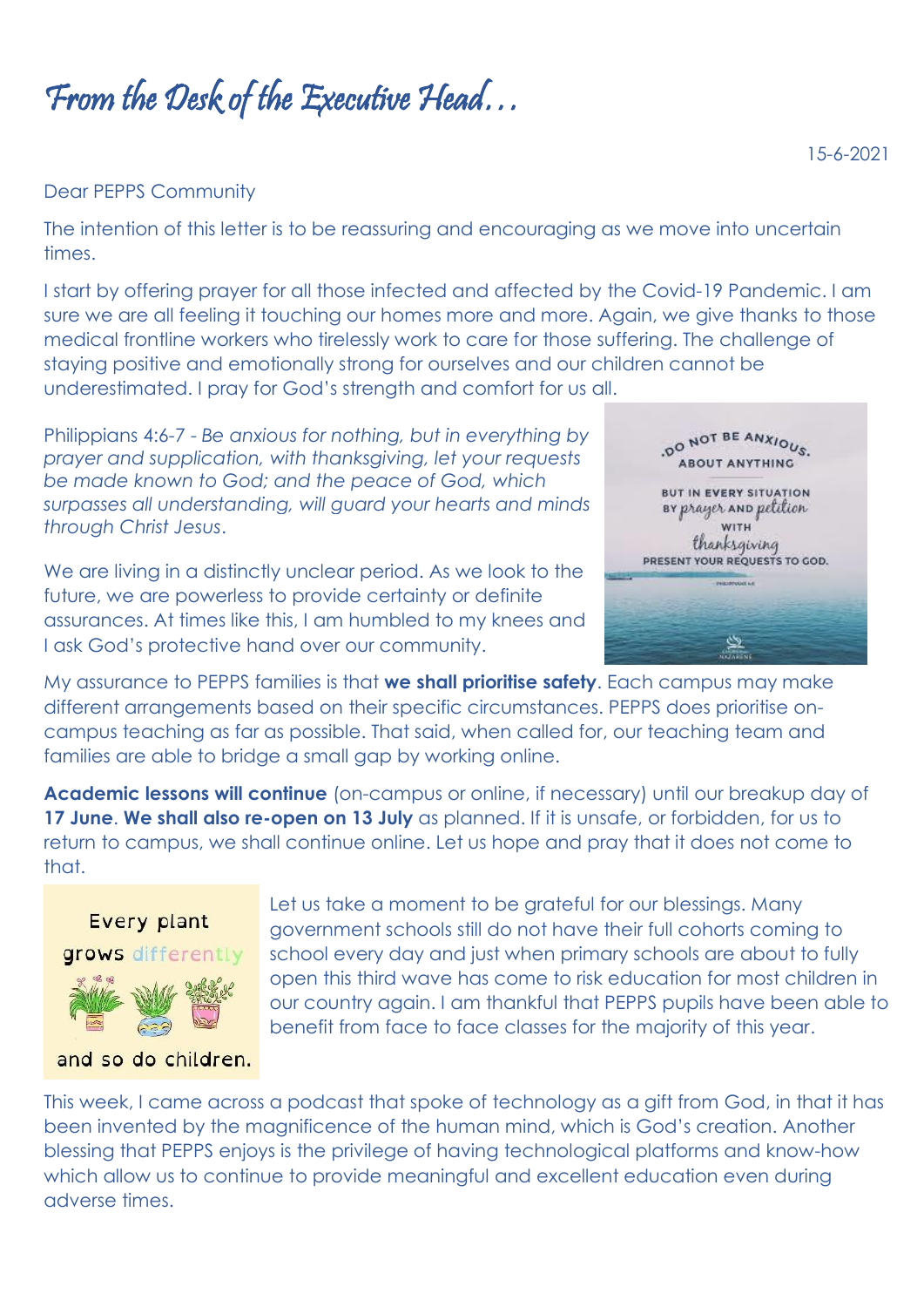

PEPPS does all it can to set children up for success educationally. Our philosophy is one of encouraging critical and creative thinking. This will enable our pupils to take their place as tomorrow's leaders in the 4<sup>th</sup> industrial revolution. We ask our parents to take our hands as we increasingly ask your children to research information and then to formulate their own considered opinions on various facts, situations, current events, environmental concerns and philosophical debates.

It is a great educational leap to move from simply learning new work as it is presented, to empowering a young person to consider the new information that they have learned through their personal critical filter. Another challenging step for our pupils is to be able to coherently present their findings and ideas in a logical manner that is aesthetically pleasing. PEPPS is so proud when we see how independently our pupils are able to think in comparison to many of their peers. This **INDEPENDENT THINKING is our differentiating goal**.





At home, we encourage families to ask the children in the home about their hopes, their dreams, their opinions and their outlooks. A child who believes that what they think adds value will become an adult who is confident in the world and not vulnerable to the scourges of bullying, discrimination and abuse. It is essential that we empower children to have self-worth.

Obviously, I am not advocating for raising children who always get their own way and are indulged in all of the expectations. Children cannot control the home. The adults in the home still need to be the leaders and decision-makers. What I am asking is that attention and time are given to the children in the home so that they can practise their thinking abilities within the safety of the family.

Listen earnestly to anything your children want to tell you, no matter what. If you don't listen eagerly to the little stuff when they are little, they won't tell you the big stuff when they are big, because to them all of it has always been big stuff. -Catherine V. Walase -.<br>Spiritually Thinking blog pot.

Go and love your children exactly as they are. And then, watch them become the truest most wonderful version of themselves.

All they reed All anyone really needs... Is to feel loved and appreciated for exactly who they are.

Jim Calle

Finisher

I stress as I have before, that emotionally healthy children and adults function most successfully in society and we, as adults, are obligated to offer emotionally regulated homes to our children so that they always know that if the world is cruel or overwhelming, they have a safe place to land among loving adults.